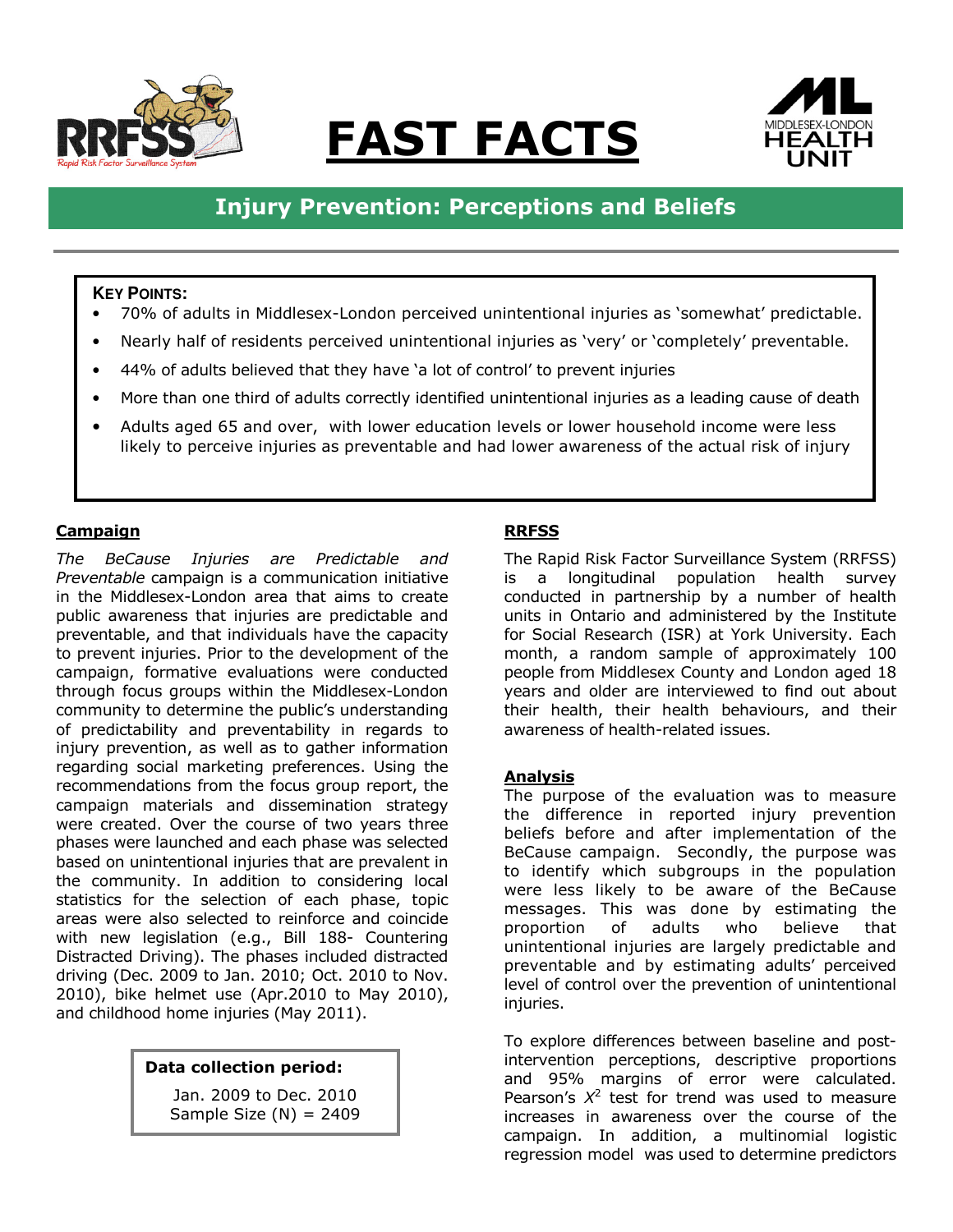of injury beliefs (e.g., gender, age, income, and education level). Odds ratios (OR) with 95% margins of error were used to express the strength of association for each predictor.

#### **Results**

Two thousand four hundred and nine Middlesex-London residents were surveyed. Average age was 49.6 years; more than half were women (57.5%), 85.6% had an annual household income of at least \$30,000 and 90.2% had completed high school.

#### Perceptions regarding the predictability and the preventability of injuries

Respondents were asked whether they believed that injuries are predictable. The predominate view was that injuries were 'somewhat' predictable  $(70.3\% \pm 1.9)$  followed by 'very'/'completely' (21.7%  $\pm$  1.7) and 'not at all' predictable (8%  $\pm$ 1.1). Residents were then asked whether they believed that injuries are 'not at all', 'somewhat' or 'very'/'completely' preventable. Nearly all respondents believed that unintentional injuries were preventable to some degree;  $49.7\% \pm 2.0$  of respondents believed injuries were somewhat preventable and  $48.8\% \pm 2.0$  of respondents believed injuries were 'very'/'completely' preventable. Figures 1 and 2 illustrate this perception trend over time of which there was no evidence of an increase of the perception that injuries are 'very'/'completely' predictable or preventable in the community over the time of the campaign. The findings indicate that the BeCause campaign had no statistically significant impact on perceptions of injury prevention  $(X^2)_{\text{trend}}$ , p>0.05).

#### Figure 1: Adults' belief that unintentional injuries are predictable



#### Middlesex-London, 2009-2010

#### Figure 2: Adults' belief that unintentional injuries are preventable

Middlesex-London, 2009-2010



**Gender:** There was no statistically significant difference between men's and women's perception of the predictability and preventability of injuries.

Age: There was a small but significant difference in the belief that injuries were 'very'/'completely' preventable among adults aged 65 and older  $(43.2\% \pm 4.6)$  as compared to adults aged 25-44  $(51.9\% \pm 3.8)$ 

**Education and Income:** Those who perceived injuries as 'very'/'completely' preventable, were significantly more likely to have higher education (Figure 3) and household income (Figure 4).Education also remained as a significant predictor of whether injuries were perceived as predictable such that having less than high school education increased the likelihood of believing injuries were not at all predictable by 3.4 times(95%CI [OR]: 1.1 to 5.2) when compared to post secondary graduates.

#### Figure 3: Adults' who believe unintentional injuries are largely preventable by education



Middlesex-London, 2009-2010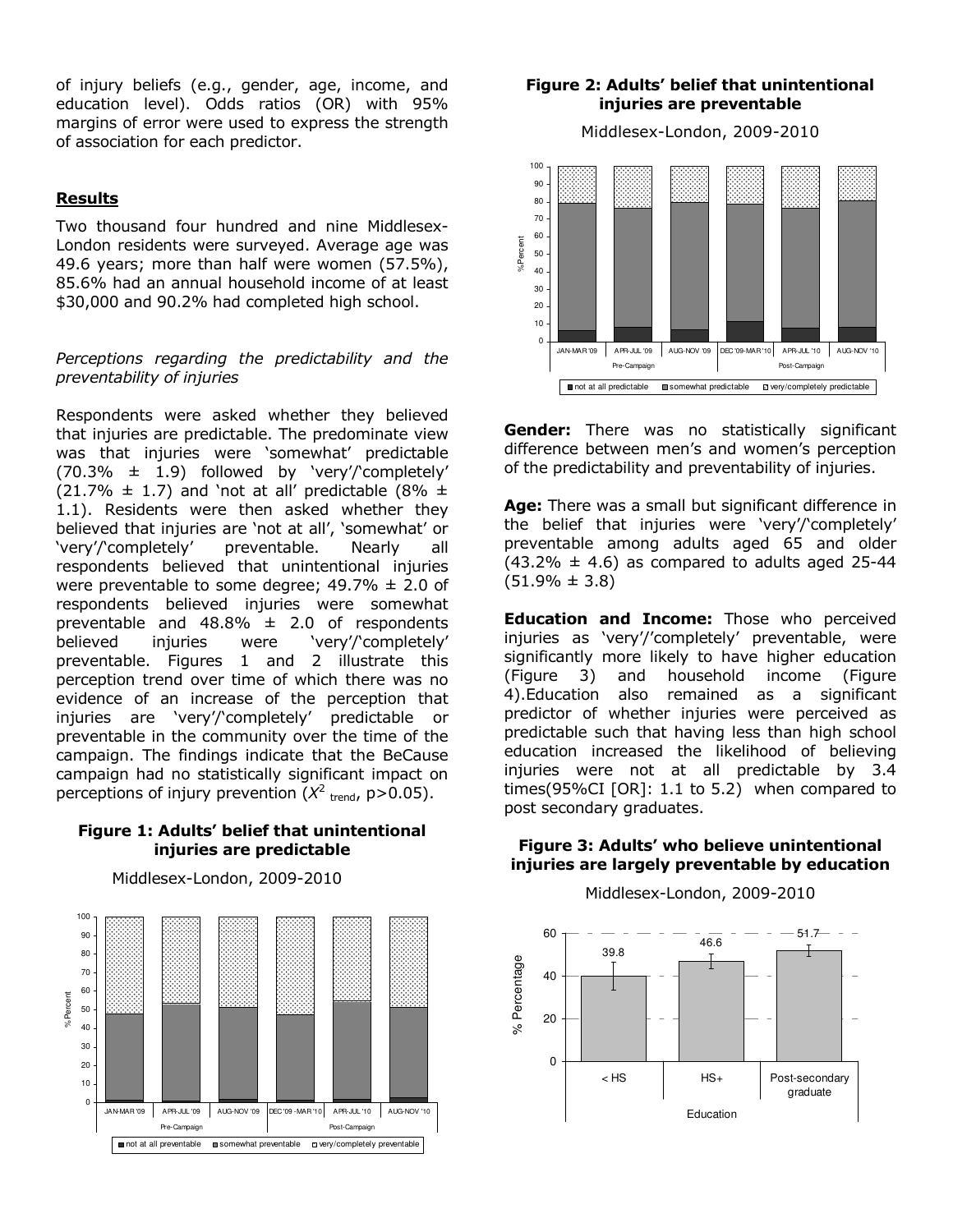

Figure 4: Adults' who believe unintentional

**Employment:** Caretakers  $(37.8\% \pm 11.0)$ were less likely to believe that injuries were largely preventable as compared to adults employed for wages  $(51.4\% \pm 2.8)$ .

Perceptions regarding perceived level of control to prevent injuries

The survey asked respondents about how much control they have over preventing unintentional injuries from occurring to themselves or others. Overall,  $44\% \pm 2.0$  of adults believed that they have 'a lot of control' to prevent injuries, which was only slightly smaller than the percentage of respondents who perceived themselves as having 'some' control (48%  $\pm$  2.0). 7.6%  $\pm$  1.0 of adults indicated that they have 'no/very little' control over preventing injuries.

**Gender:** A greater proportion of men perceived themselves as having more control over preventing injuries from happening to them or others when compared to women (Figure 5).

#### Figure 5: Adults' perceived level of control to prevent unintentional injuries by sex

Middlesex-London, 2009-2010



**Employment:** Of the adults who indicated that they have 'no/very little' control, caretakers and those unable to work were 2.9 times (95% CI [OR]: 1.1 to 7.4) and 3.3 times (95% CI [OR]: 1.2 to 8.8) more likely to report this belief, respectively.

#### Awareness of the leading cause of death for Ontarians aged 1-44

At the time of the survey, unintentional injuries were the leading cause of death among people aged 1-44, yet there was a significant gap between perceived and actual knowledge of how common injuries were in the general population (Figure 6). When asked to identify the leading cause of death among people aged 1-44, half of respondents  $(50.7\% \pm 2.0)$  identified 'illness and disease' as the leading cause of death, as opposed to 'unintentional injuries'  $(35.4\% \pm 1.9)$ .



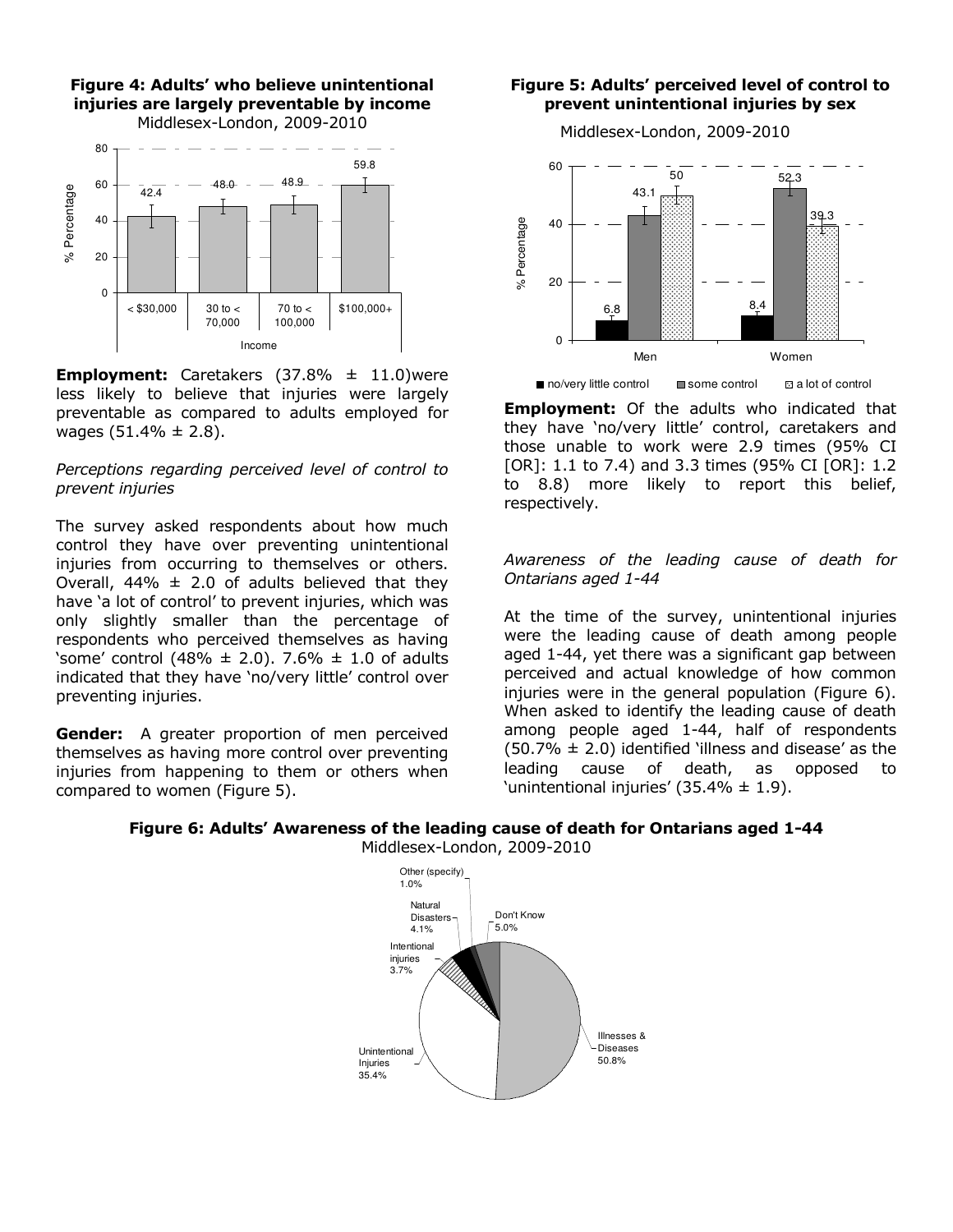Age: A lower proportion of adults aged 65 and over thought that unintentional injuries were the leading cause of death. This was found to be significantly lower when compared to adults aged 25-44 (29.0% $\pm$  4.0 vs. 38.7%  $\pm$  3.6, respectively).

**Education and Income:** Correctly identifying unintentional injuries as the leading cause of death was more likely as level of education increased, starting from 24.7%  $\pm$  5.5 for less then high school education to 40.0%  $\pm$  2.6 for post secondary graduates, and as income level increased, starting from 32.8%  $\pm$  6.1 for the lowest income group to 47.5%  $\pm$  4.2 for the highest income group.

# Limitations and Future Considerations

No significant differences were found between baseline perceptions and perceptions following the BeCause communication campaign. There were a number of limitations of the campaign to consider in the interpretation of this finding.

First, assessing awareness related to the campaign-specific messages of distracted driving and bike helmet use rather than assessing general preventability beliefs would have been more sensitive to change when measuring changes in perception over time<sup>1</sup>. In the future if RRFSS is selected as a method of evaluation for this campaign, the evaluation questions could be revised to reflect the specific phase of the campaign rather than the overall goal.

Second, mass media messages have been shown to be an effective strategy for influencing knowledge, awareness, and short-term improvements in preventive behaviour. Levels of awareness need to be taken into account. Consideration should be given to the ideal frequency, length and intensity of media exposure required to influence attitudes in the population that injuries are preventable and predictable. This campaign may not have had sufficient exposure to saturate the Middlesex-London market and promote a change in perceptions and beliefs.

The findings suggest that there was difficulty in reaching the entire population. Targeted and tailored injury prevention messages disseminated through multiple channels are more effective and readily internalized by audiences. $2$  The dissemination strategy used in phases 1 and 2 was different from that of phase 3. In phase 3 there was an attempt to place the advertisements where there were high incidences of childhood injuries.

The dissemination strategy involved posting BeCause materials on 4 billboards and 13 transit shelters that were carefully selected due to their locations along high traffic roads in high risk areas. High risk areas were determined by mapping the origins of paediatric home injury patients treated at the emergency department of the LHSC using data provided by the LHSC Trauma program, and then identifying areas in Middlesex-London with the highest density of patients. Following analyses provided by geographers at the Human Environments Analysis Laboratory at the University of Western Ontario, all billboards and transit shelters within the highest risk areas were identified and final campaign locations were chosen based on their visibility from a high traffic volume road. To evaluate if this campaign increased the perception that injuries are predictable and preventable among people at higher risk of injury when it was targeted to them, it would require the sample to be restricted to the respondents in areas that received the campaign during phase 3. Such an evaluation would provide valuable insight as to whether future injury prevention campaigns should focus on changing perceptions/beliefs in a specific identified group rather than the general population. Unfortunately, it was not possible to evaluate the effectiveness of the approach because of data availability and this evaluation reported on injury prevention perceptions/beliefs following the release of campaign phases 1 and 2 only.

The subgroups identified throughout this analysis were respondents with lower income, low education levels and caregivers. Caregivers are those respondents who are taking care of family members full time or part time. It is important to identify and target prevention activities to the subgroups that are less likely to have knowledge, attitudes and behaviours to prevent injury. Whether those who reported injuries to be less predictable or preventable have different outcomes such as risk-taking behaviour or rates of injury is an important consideration. Research has found that adults from low income neighbourhoods are 30% more likely than adults from affluent neighbourhoods to have an injury leading to hospitalization.  $3$  We understand the "risk of injury is associated with social determinants of health. Although the ways these determinants interact with injury risk are not yet well understood, there is good evidence linking these factors with an individuals risk for any cause of injury".<sup>4</sup>

Overall, this evaluation has provided us with considerations for future programming as well as